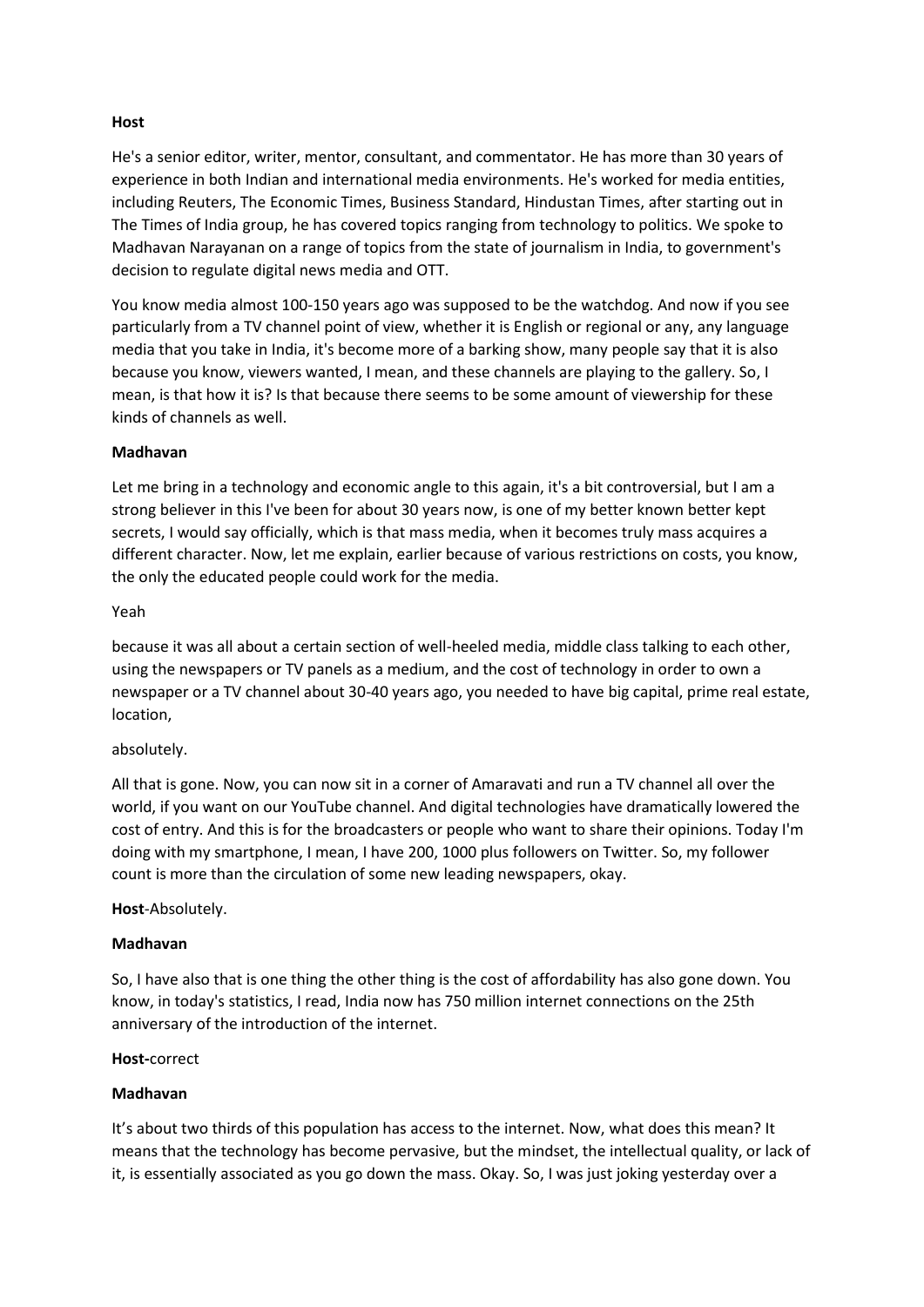quote from Richard Feynman is it "the trouble with the masses is that sometimes the M is silent. So you have, you have something which you would call a mediocrezation of the news discourse. Now, but the point is, thanks to social media and the lower cost of entry of various kinds of participants, they do not see themselves as anything inferior. They see as if their voices have been suppressed for all these years. So today, New York Times has a slogan called all the news that is fit to print based on the editorial discretion of what should be news. It has reached a point where you know, I say one man's editing is another person's censorship. So, they say that censorship, so that has only created a lot of genuine pollution such as fake news, and the propagandists which were forced to use advertising and to some extent PR as a medium, now have a direct access to people through handles and social media and IT stuff. So, there is a there is this whole you know syndrome of propagandists, PR people, mainstream journalists, political parties' spokespersons, NGOs, General activists, anonymous handles all of them coming together on the same single social media platform to shout whatever they want to. And that has basically created a babble of voices in a tower of babble as well. So that is also adding to the confusion. And therefore, news as we knew it, or your father's ideal news has been decimated. What has happened in news is just a mimicry of what happened in politics. So, they used to be the populism. So, to answer your question on whether we just want it the answer seems to be yes and partly because one market research showed in US that, writing audiences want affirmation, whereas the liberals want information.

#### **Host**

That's true, and you know that. So do you see this also percolating into business you know, media, business journalism, as well, because somewhere, some also feel that they are also getting in some ways polarized, I mean, business reporting, or business writing is also getting polarized.

#### **Madhavan**

Let me be give you a brunt view on that, you know, I've been a business journalist for 25-30 years. And I can tell you, I was never too happy with the state of business journalism, which is like, as it is, people, you hardly see a negative business story, you know, Outlook business, for instance, ran some good negative stories. That's a rare exception among magazines. Most of the business stories are positive anyway. So, it was through what I call the double positivity. Business magazines like to be positive about the business, journalists like to be positive about the businesses they write on. And businesses for their own reason, like to be on the good books of the government whoever you know, even when they have disagreements with the government, they explain it very carefully. You know, it rarely does somebody like Rahul Bajaj stand up and confront the government on some issues, because they have their own seniority and personality, that goes back into confronting it 99.9% of the business people either talk behind the backs on some issues are, or they're on the side of whoever is in power. So, and business journalists also hardly ever discuss things. So, there are issues which I feel, for instance, like shareholder value, and corporate governs are rarely discussed in the news columns of business magazines or newspapers. Most of them are about which company is growing and which come, which tycoon who's doing well, and all that nobody really asked, or it's about whether policy will aid growth or not. There are other issues of social importance of political nuances or shareholder concerns are never really addressed by the media. So, in a sense, business media was already sort of, I wouldn't say compromised. But I would say, I know a lot of business journalists are well intentioned people they are unscrupulous as far as I mean, scrupulously honest, as far as individual personalities and go as a concern, but they play to gallery. And that gallery doesn't ask that question. So in fact, you will rarely find a business press conference in which hard questions are asked whether in political press conferences, the temperature is something you can sense whenever there is one. Yeah, that's true. It's like, well, you know what, sometimes I watch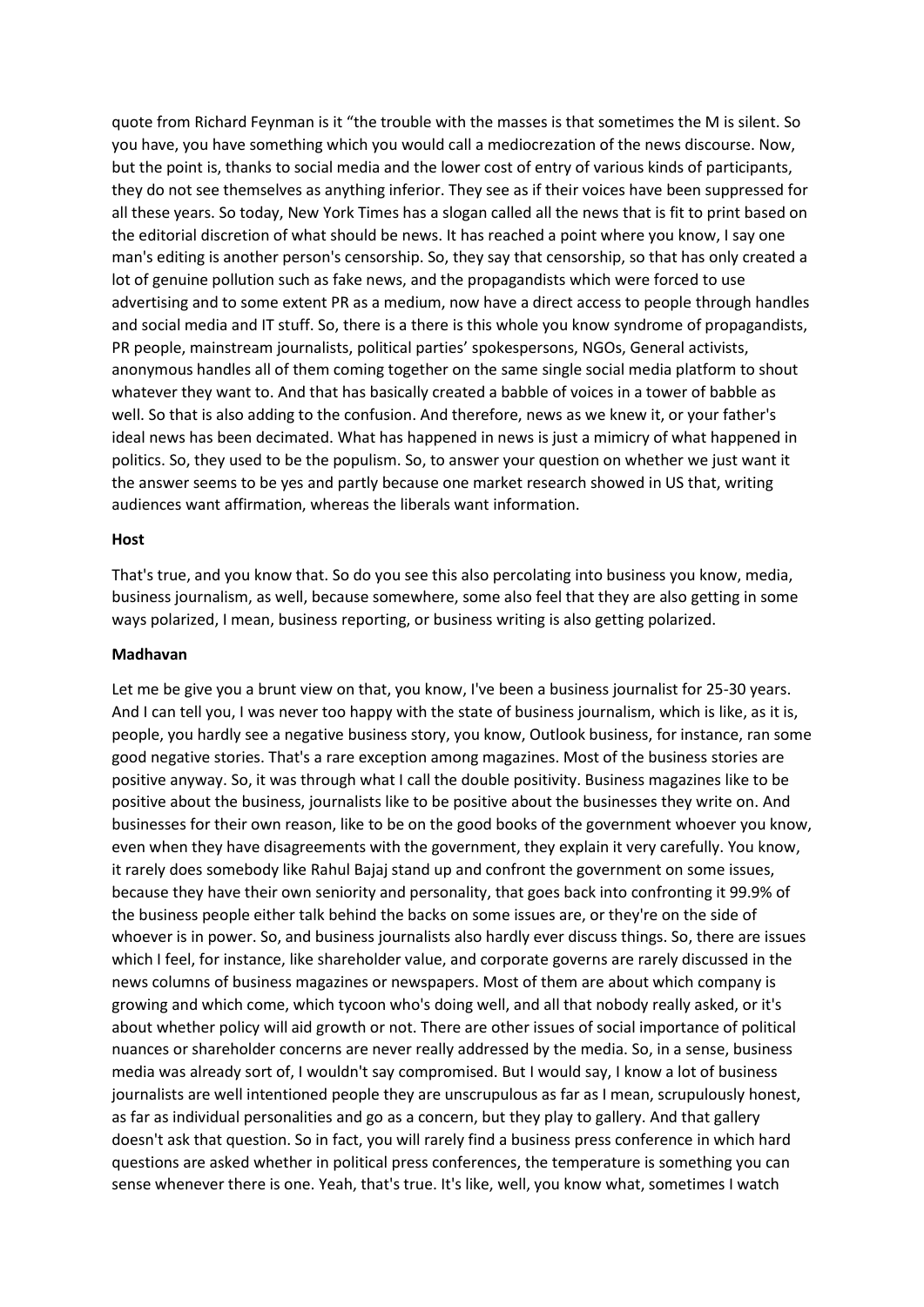those TV news channels of business channels, I feel I'll get diabetes, everybody's being so sweet to each other.

## **Host**

Yeah, that's true.

## **Madhavan**

So I in the politically yeah, they all increasingly, partly because there are financial issues, and there are government advertisements. So, there is a bit of a compromise on that front as well, they get the instructions from bosses to be nice to the government because they don't want phone calls from ministers or they don't want public sector companies or government advertisers coming away at a time when business models are under threat in the media. And mainstream media is struggling to survive, and there are layoffs. Obviously, you go where the safety and the money are. And that also creates its own compromises.

## **Host**

Yeah. So the last point that I wanted to discuss with you was on the, you know, recent move by government to regulate digital news media platforms, and, you know, OTT per se, so some like what you rightly said one month editing is probably the other man's censorship, right? So how do you see this panning out, I mean, is this something that is going to really help in curbing fake news bringing in more accountability or is it something that's going to end up as more of a censorship than anything else?

## **Madhavan**

Let me ask you a very simple question, even if there is fake news. Who is the government to decide this because regulation, regulation is the special word? regulation is a quasi-judicial character, you know, if you take the Telecom Regulatory Authority of India, it is not really part of the Government of India, you know, it was spun off from the DOT. And it had a separate entity status. And you had the Press Council of India, which is sort of autonomous, usually headed by a retired judge, it doesn't have punitive powers, but it has a somewhat regulatory quality in terms of wrapping someone on the knuckles. Okay. Now, then you have the courts, which can actually hear cases subject on libel defamation, or, you know, false, then to some extent, consumer courts have heard about news being not being properly given. But it's important to understand that in a democracy, which promises free speech and freedom of the media, the government is part of the problem, the problem cannot govern the problem. So, if because if the government is close to the ruling party, and if the ruling party is promoting fake news, it bets the question as to how can you trust the government. And the other thing is that media as a news media, as an independent institution, is supposed to be equidistant from everybody. And so it's often to go back to our old talk about watchdog, it's supposed to speak truth to power, how you speak truth to power when power tries to regulate you. So, let's not mince words, it's not regulation, but control.

Having said that, let me ask if there is a case for regulation, I will say yes, some kind of regulation, because even the most liberal free speech activists don't like hate speech. Nobody likes fake news, if they are so fake news and hate speech, are very legitimate part of the media discourse that needs to be in some way, controlled, managed or eliminated. And, and the best way to do that is to in some way regulated, but who's going to regulate it? To some extent, we have fact checking websites as a community-based initiative, the government may be on the right path and trying to do something about audit, but keeping it under the ministry's control is not the thing, maybe they should talk to